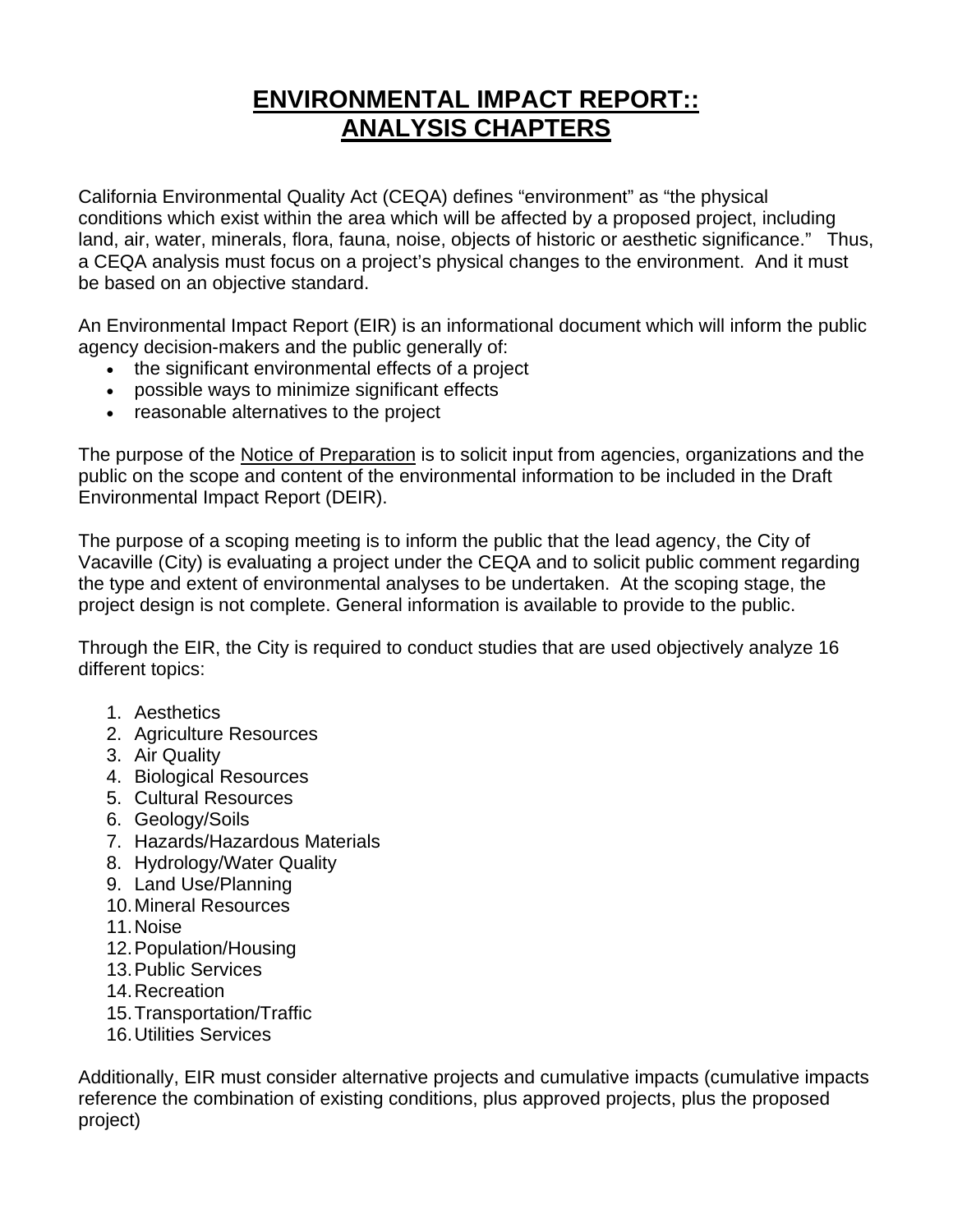### **1. AESTHETICS**

a) Have a substantial adverse effect on a scenic vista?

b) Substantially damage scenic resources, including, but not limited to, trees, rock outcroppings, and historic buildings within a state scenic highway?

c) Substantially degrade the existing visual character or quality of the site and its surroundings?

d) Create a new source of substantial light or glare which would adversely affect day or nighttime views in the area?

### **2. AGRICULTURE RESOURCES**

a) Convert Prime Farmland, Unique Farmland, or Farmland of Statewide Importance (Farmland), as shown on the maps prepared pursuant to the Farmland Mapping and Monitoring Program of the California Resources Agency, to non-agricultural use?

b) Conflict with existing zoning for agricultural use, or a Williamson Act contract?

c) Involve other changes in the existing environment which, due to their location or nature, could result in conversion of Farmland, to non-agricultural use?

### **3. AIR QUALITY**

a) Conflict with or obstruct implementation of the applicable air quality plan?

b) Violate any air quality standard or contribute substantially to an existing or projected air quality violation?

c) Result in a cumulatively considerable net increase of any criteria pollutant for which the project region is non-attainment under an applicable federal or state ambient air quality standard (including releasing emissions which exceed quantitative thresholds for ozone precursors)?

d) Expose sensitive receptors to substantial pollutant concentrations?

e) Create objectionable odors affecting a substantial number of people?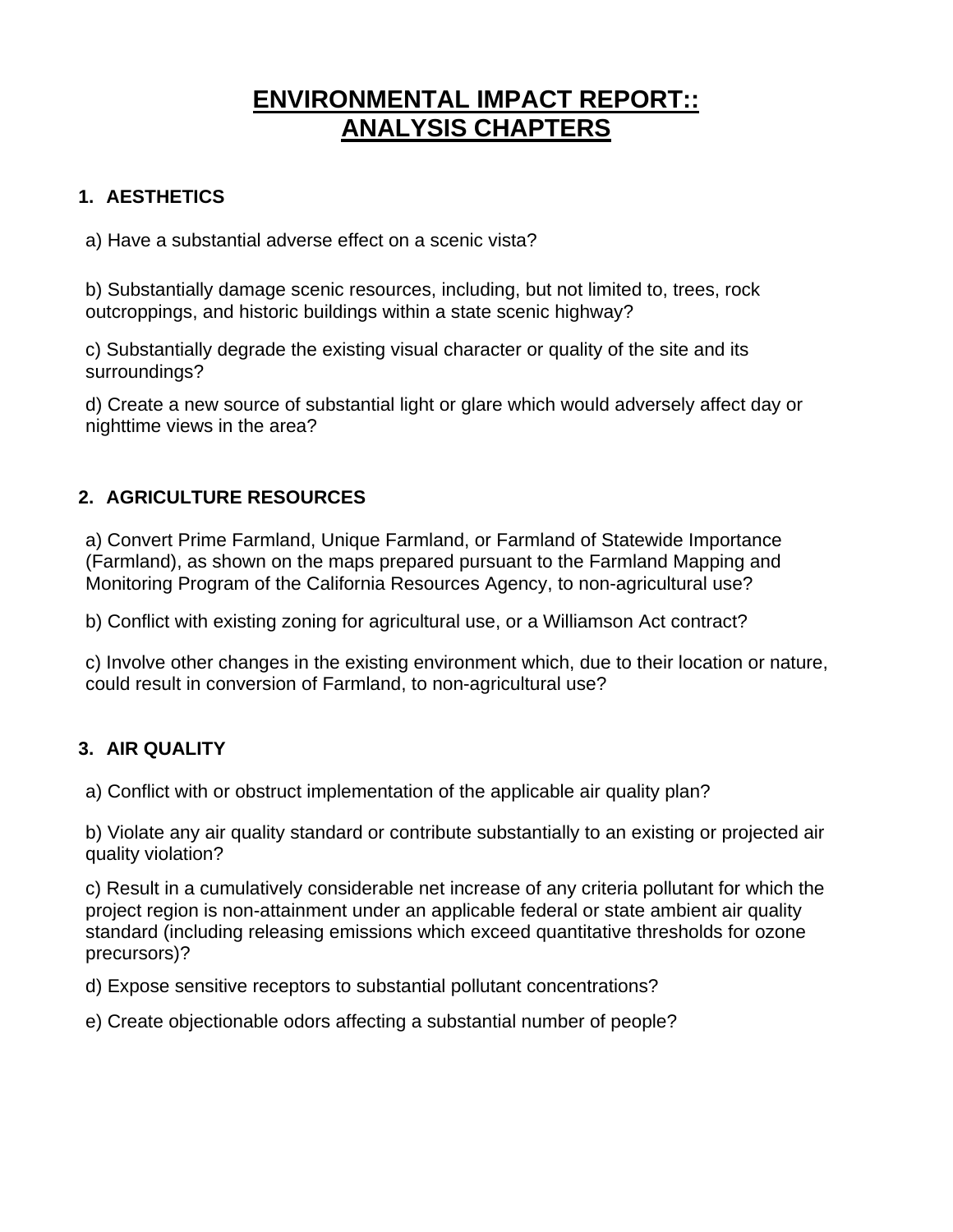### **4. BIOLOGICAL RESOURCES**

a) Have a substantial adverse effect, either directly or through habitat modifications, on any species identified as a candidate, sensitive, or special status species in local or regional plans, policies, or regulations, or by the California Department of Fish and Game or U.S. Fish and Wildlife Service?

b) Have a substantial adverse effect on any riparian habitat or other sensitive natural community identified in local or regional plans, policies, regulations or by the California Department of Fish and Game or US Fish and Wildlife Service?

c) Have a substantial adverse effect on federally protected wetlands as defined by Section 404 of the Clean Water Act (including, but not limited to, marsh, vernal pool, coastal, etc.) through direct removal, filling, hydrological interruption, or other means?

d) Interfere substantially with the movement of any native resident or migratory fish or wildlife species or with established native resident or migratory wildlife corridors, or impede the use of native wildlife nursery sites?

e) Conflict with any local policies or ordinances protecting biological resources, such as a tree preservation policy or ordinance?

f) Conflict with the provisions of an adopted Habitat Conservation Plan, Natural Community Conservation Plan, or other approved local, regional, or state habitat conservation plan?

### **5. CULTURAL RESOURCES**

a) Cause a substantial adverse change in the significance of a historical resource as defined in § 15064.5?

b) Cause a substantial adverse change in the significance of an archaeological resource pursuant to § 15064.5?

c) Directly or indirectly destroy a unique paleontological resource or site or unique geologic feature?

d) Disturb any human remains, including those interred outside of formal cemeteries?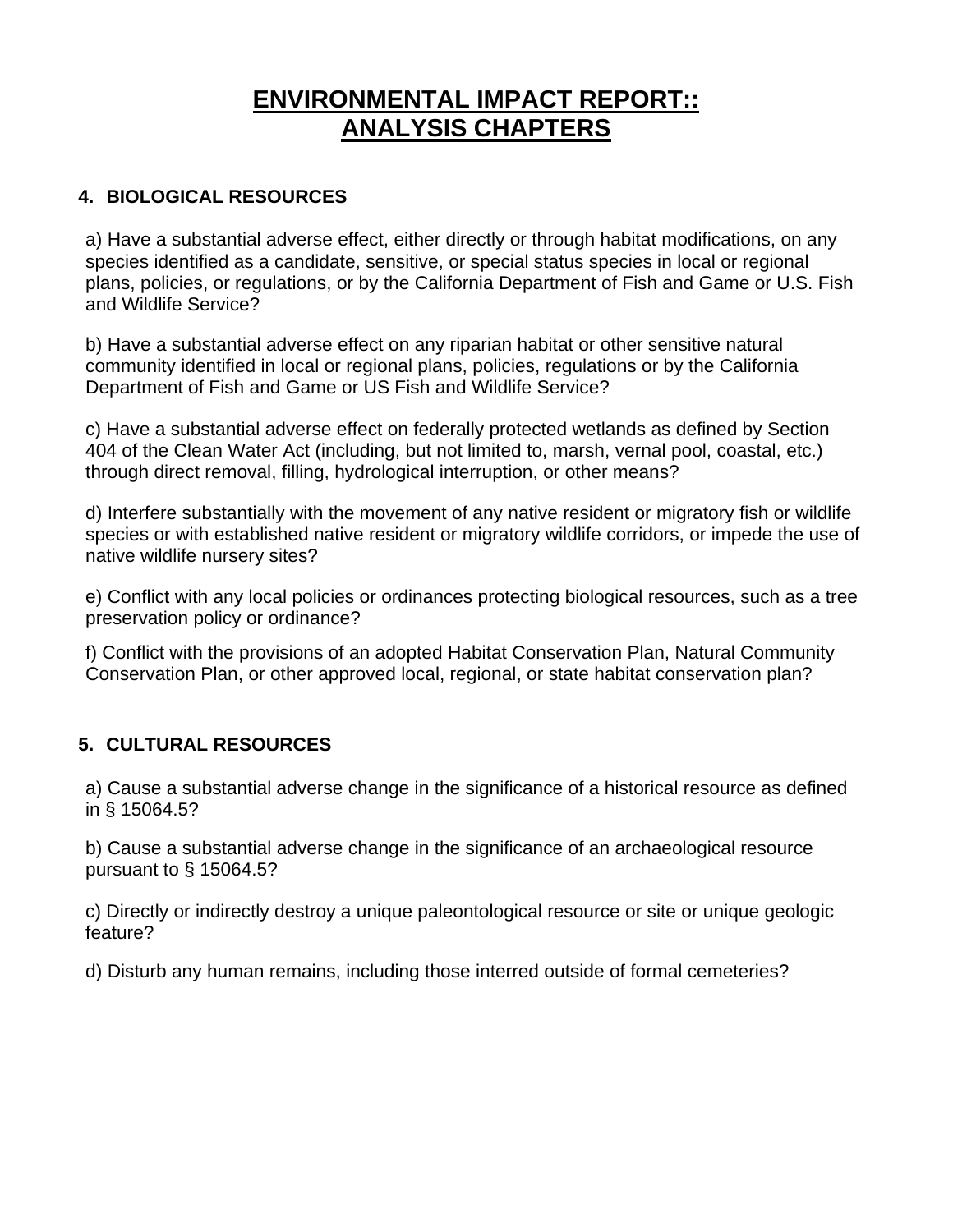### **6. GEOLOGY/SOILS**

a) Expose people or structures to potential substantial adverse effects, including the risk of loss, injury, or death involving:

i) Rupture of a known earthquake fault, as delineated on the most recent Alquist-Priolo Earthquake Fault Zoning Map issued by the State Geologist for the area or based on other substantial evidence of a known fault? Refer to Division of Mines and Geology Special Publication 42.

- ii) Strong seismic ground shaking?
- iii) Seismic-related ground failure, including liquefaction?
- iv) Landslides?
- b) Result in substantial soil erosion or the loss of topsoil?

c) Be located on a geologic unit or soil that is unstable, or that would become unstable as a result of the project, and potentially result in on- or off-site landslide, lateral spreading, subsidence, liquefaction or collapse?

d) Be located on expansive soil, as defined in Table 18-1-B of the Uniform Building Code (1994), creating substantial risks to life or property?

e) Have soils incapable of adequately supporting the use of septic tanks or alternative waste water disposal systems where sewers are not available for the disposal of waste water?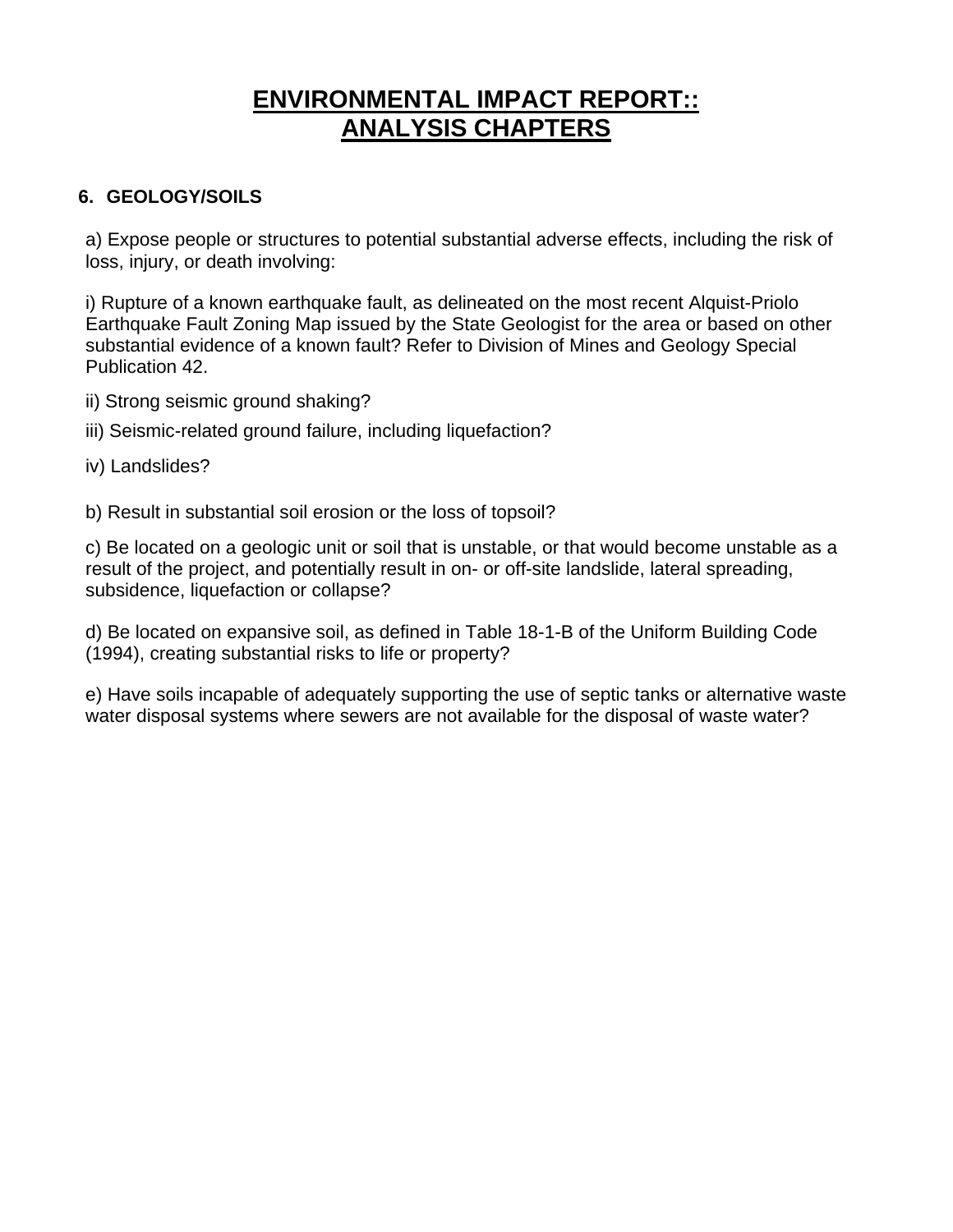### **7. HAZARDS & HAZARDOUS MATERIAL**

a) Create a significant hazard to the public or the environment through the routine transport, use, or disposal of hazardous materials?

b) Create a significant hazard to the public or the environment through reasonably foreseeable upset and accident conditions involving the release of hazardous materials into the environment?

c) Emit hazardous emissions or handle hazardous or acutely hazardous materials, substances, or waste within one-quarter mile of an existing or proposed school?

d) Be located on a site which is included on a list of hazardous materials sites compiled pursuant to Government Code Section 65962.5 and, as a result, would it create a significant hazard to the public or the environment?

e) For a project located within an airport land use plan or, where such a plan has not been adopted, within two miles of a public airport or public use airport, would the project result in a safety hazard for people residing or working in the project area?

f) For a project within the vicinity of a private airstrip, would the project result in a safety hazard for people residing or working in the project area?

g) Impair implementation of or physically interfere with an adopted emergency response plan or emergency evacuation plan?

h) Expose people or structures to a significant risk of loss, injury or death involving wildland fires, including where wildlands are adjacent to urbanized areas or where residences are intermixed with wildlands?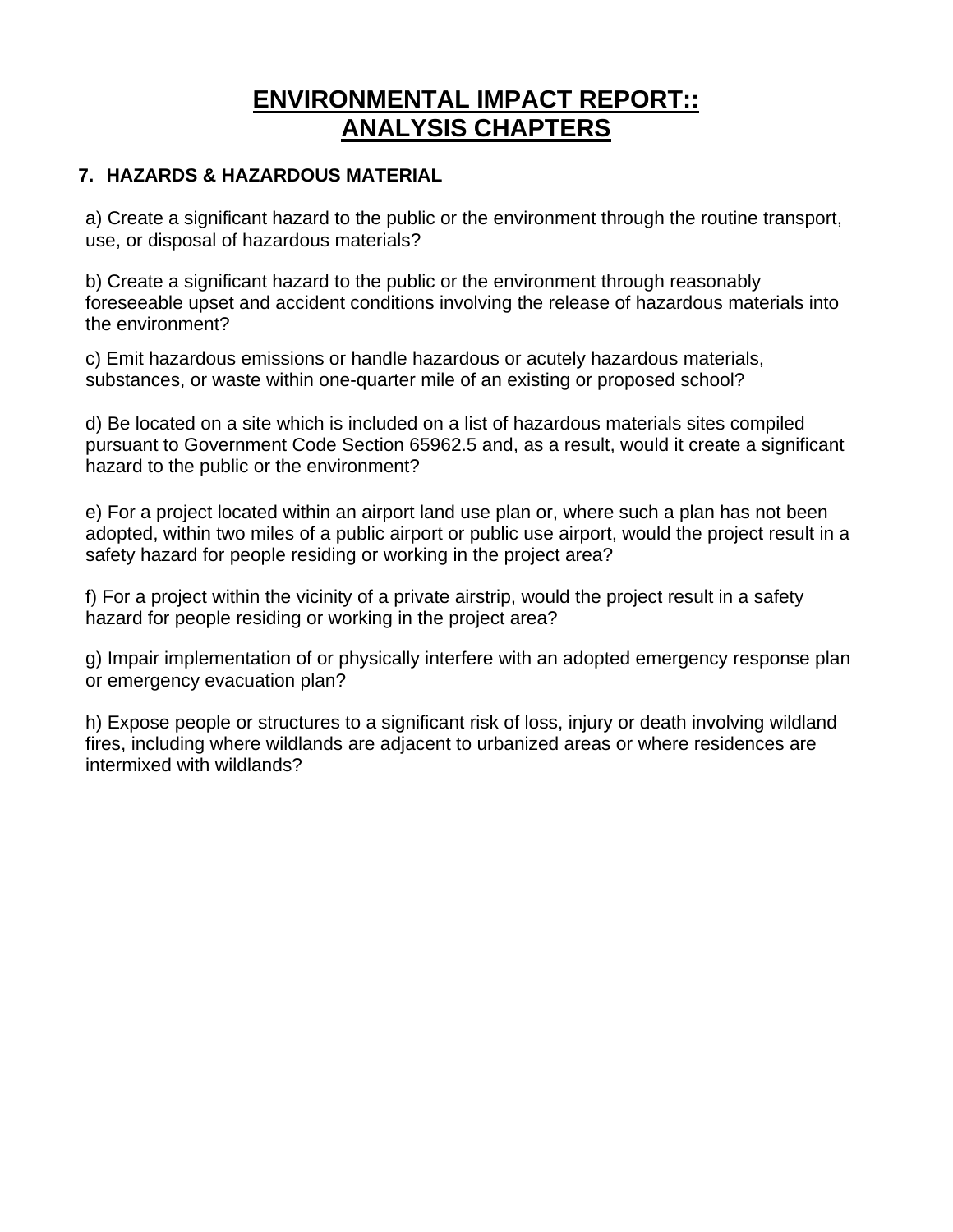### **8. HYDROLOGY/WATER QUALITY**

a) Violate any water quality standards or waste discharge requirements?

b) Substantially deplete groundwater supplies or interfere substantially with groundwater recharge such that there would be a net deficit in aquifer volume or a lowering of the local groundwater table level (e.g., the production rate of pre-existing nearby wells would drop to a level which would not support existing land uses or planned uses for which permits have been granted)?

c) Substantially alter the existing drainage pattern of the site or area, including through the alteration of the course of a stream or river, in a manner which would result in substantial erosion or siltation on- or off-site?

d) Substantially alter the existing drainage pattern of the site or area, including through the alteration of the course of a stream or river, or substantially increase the rate or amount of surface runoff in a manner which would result in flooding on- or off-site?

e) Create or contribute runoff water which would exceed the capacity of existing or planned stormwater drainage systems or provide substantial additional sources of polluted runoff?

f) Otherwise substantially degrade water quality?

g) Place housing within a 100-year flood hazard area as mapped on a federal Flood Hazard Boundary or Flood Insurance Rate Map or other flood hazard delineation map?

h) Place within a 100-year flood hazard area structures which would impede or redirect flood flows?

i) Expose people or structures to a significant risk of loss, injury or death involving flooding, including flooding as a result of the failure of a levee or dam?

j) Inundation by seiche, tsunami, or mudflow?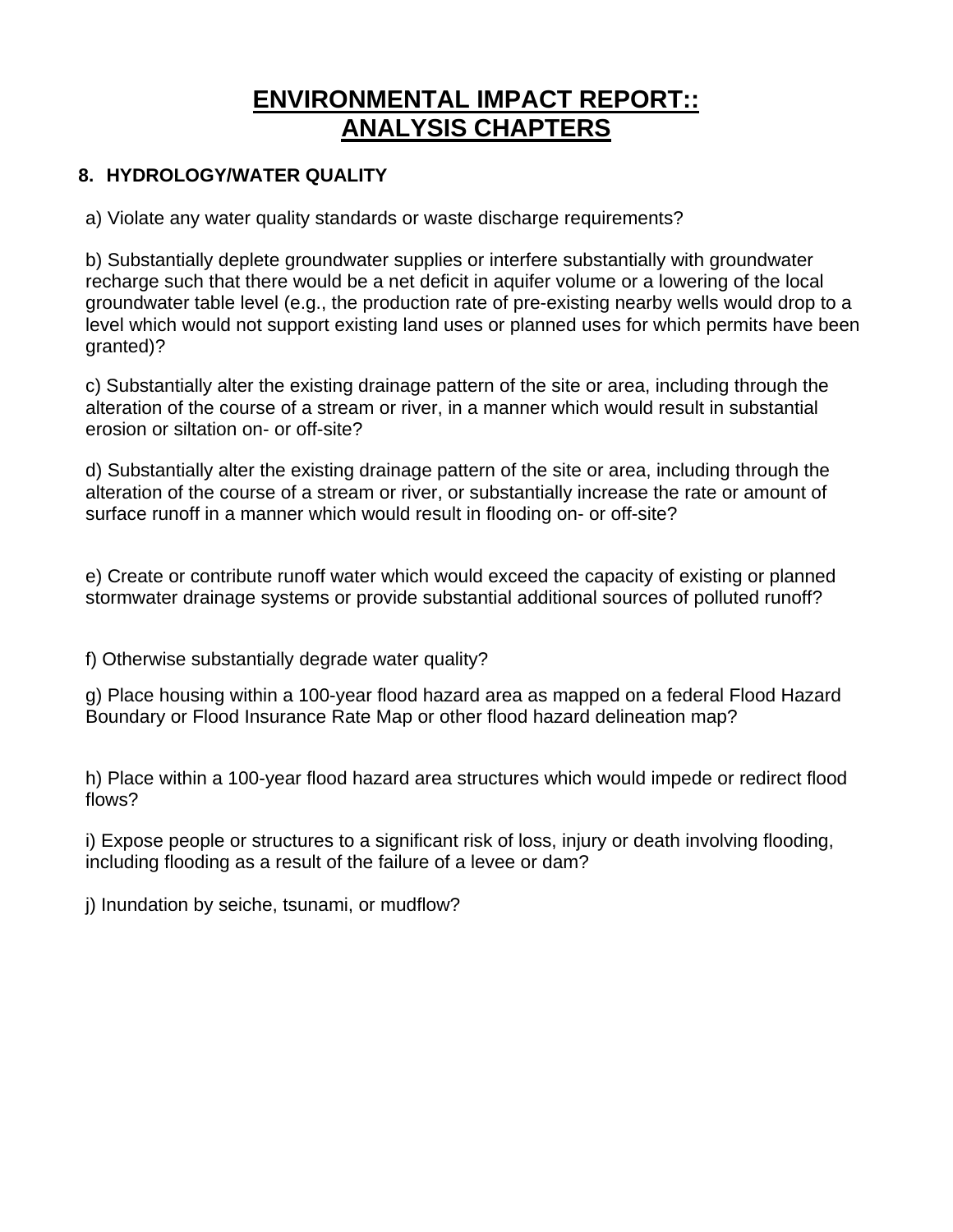#### **9. LAND USE/PLANNING**

a) Physically divide an established community?

b) Conflict with any applicable land use plan, policy, or regulation of an agency with jurisdiction over the project (including, but not limited to the general plan, specific plan, local coastal program, or zoning ordinance) adopted for the purpose of avoiding or mitigating an environmental effect?

c) Conflict with any applicable habitat conservation plan or natural community conservation plan?

### **10. MINERAL RESOURCES**

a) Result in the loss of availability of a known mineral resource that would be of value to the region and the residents of the state?

b) Result in the loss of availability of a locally-important mineral resource recovery site delineated on a local general plan, specific plan or other land use plan?

#### **11. NOISE**

a) Exposure of persons to or generation of noise levels in excess of standards established in the local general plan or noise ordinance, or applicable standards of other agencies?

b) Exposure of persons to or generation of excessive groundborne vibration or groundborne noise levels?

c) A substantial permanent increase in ambient noise levels in the project vicinity above levels existing without the project?

d) A substantial temporary or periodic increase in ambient noise levels in the project vicinity above levels existing without the project?

e) For a project located within an airport land use plan or, where such a plan has not been adopted, within two miles of a public airport or public use airport, would the project expose people residing or working in the project area to excessive noise levels?

f) For a project within the vicinity of a private airstrip, would the project expose people residing or working in the project area to excessive noise levels?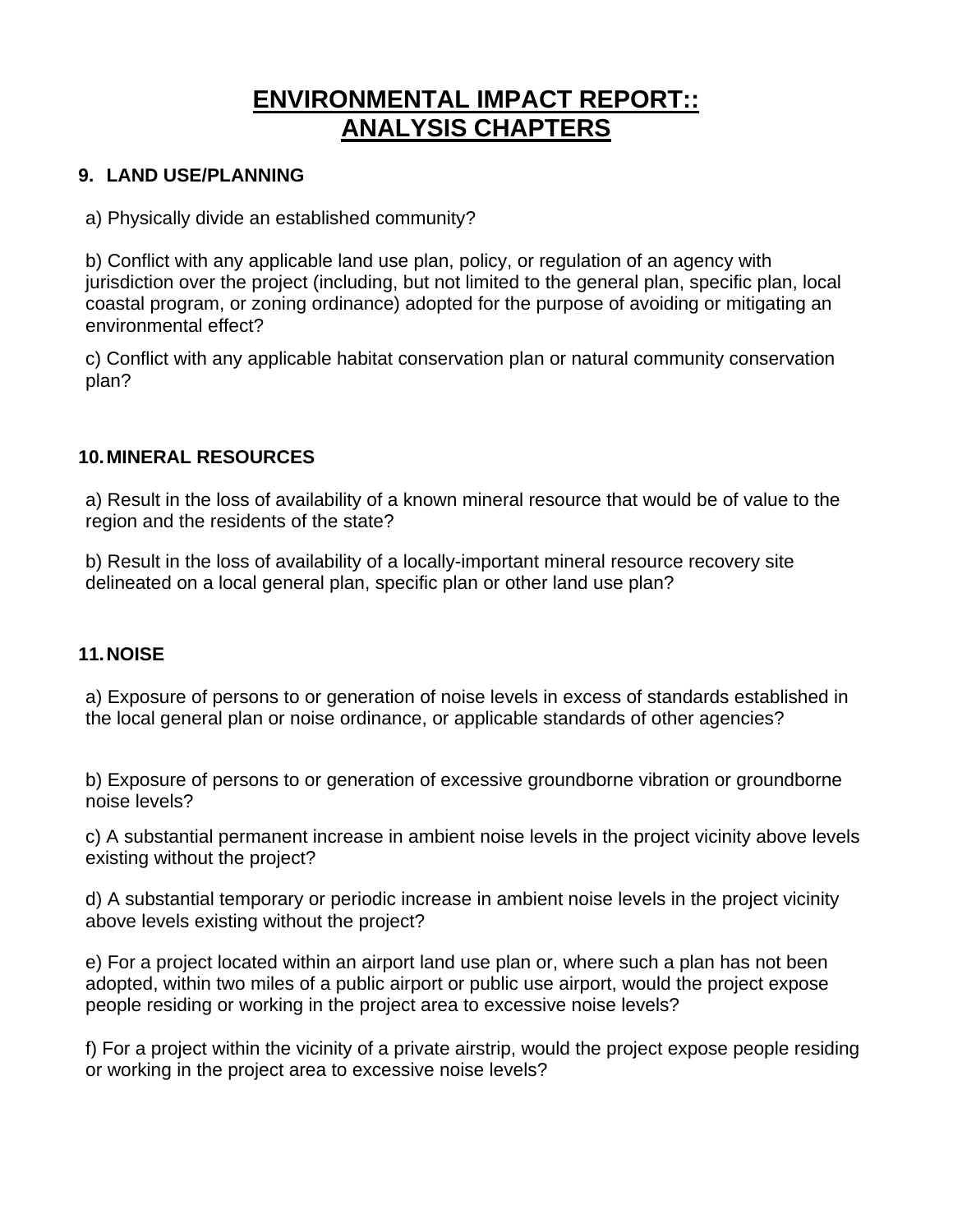#### **12. POPULATION/HOUSING**

a) Induce substantial population growth in an area, either directly (for example, by proposing new homes and businesses) or indirectly (for example, through extension of roads or other infrastructure)?

b) Displace substantial numbers of existing housing, necessitating the construction of replacement housing elsewhere?

c) Displace substantial numbers of people, necessitating the construction of replacement housing elsewhere?

#### **13. PUBLIC SERVICES**

a) Would the project result in substantial adverse physical impacts associated with the provision of new or physically altered governmental facilities, need for new or physically altered governmental facilities, the construction of which could cause significant environmental impacts, in order to maintain acceptable service ratios, response times or other performance objectives for any of the public services:

Fire protection?

Police protection?

Schools?

Parks?

Other public facilities?

#### **14. RECREATION**

a) Would the project increase the use of existing neighborhood and regional parks or other recreational facilities such that substantial physical deterioration of the facility would occur or be accelerated?

b) Does the project include recreational facilities or require the construction or expansion of recreational facilities which might have an adverse physical effect on the environment?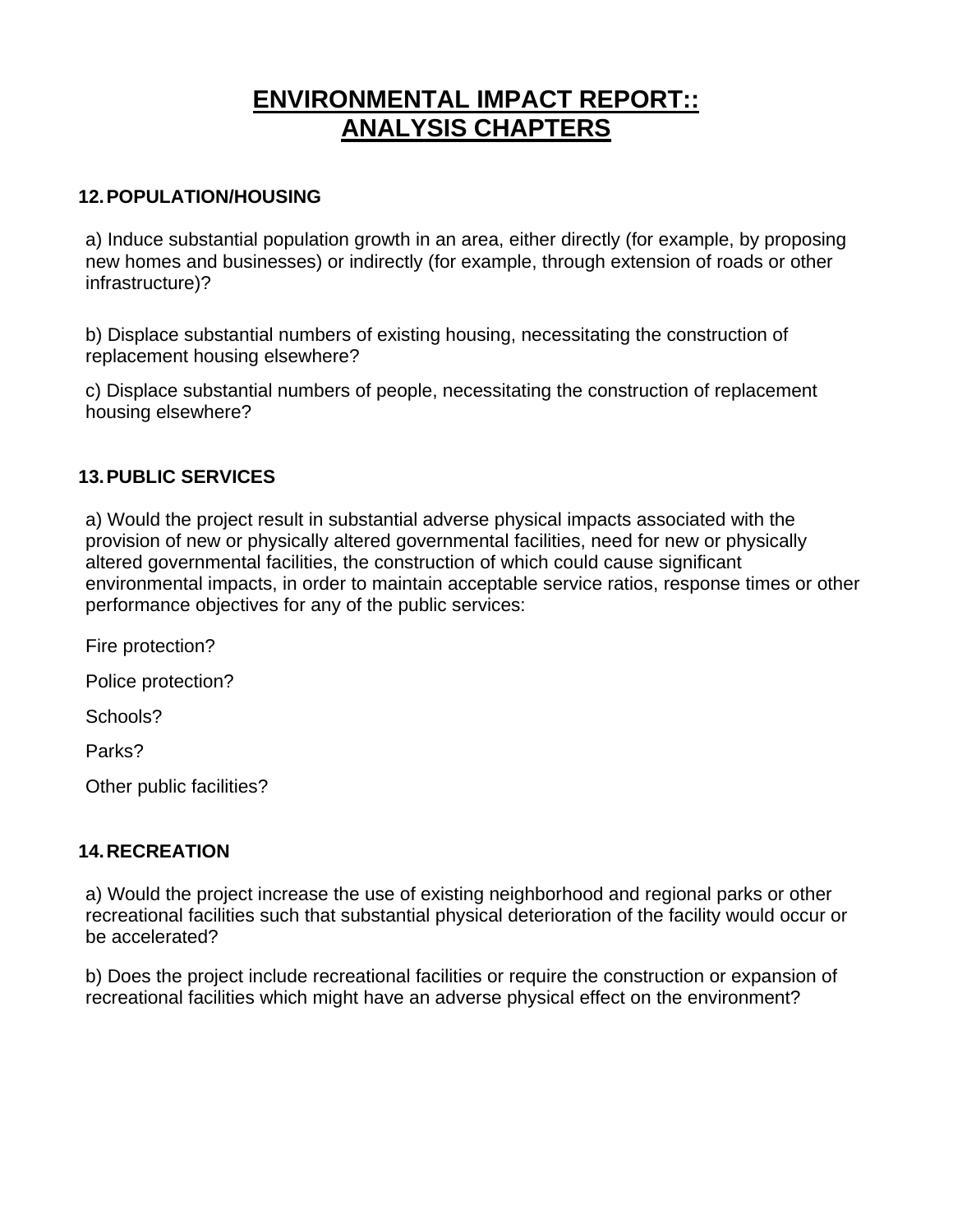#### **15. TRANSPORTATION/TRAFFIC**

a) Cause an increase in traffic which is substantial in relation to the existing traffic load and capacity of the street system (i.e., result in a substantial increase in either the number of vehicle trips, the volume to capacity ratio on roads, or congestion at intersections)?

b) Exceed, either individually or cumulatively, a level of service standard established by the county congestion management agency for designated roads or highways?

c) Result in a change in air traffic patterns, including either an increase in traffic levels or a change in location that results in substantial safety risks?

d) Substantially increase hazards due to a design feature (e.g., sharp curves or dangerous intersections) or incompatible uses (e.g., farm equipment)?

e) Result in inadequate emergency access?

f) Result in inadequate parking capacity?

g) Conflict with adopted policies, plans, or programs supporting alternative transportation (e.g., bus turnouts, bicycle racks)?

### **16. UTILITIES/SERVICE SYSTEMS**

a) Exceed wastewater treatment requirements of the applicable Regional Water Quality Control Board?

b) Require or result in the construction of new water or wastewater treatment facilities or expansion of existing facilities, the construction of which could cause significant environmental effects?

c) Require or result in the construction of new storm water drainage facilities or expansion of existing facilities, the construction of which could cause significant environmental effects?

d) Have sufficient water supplies available to serve the project from existing entitlements and resources, or are new or expanded entitlements needed?

e) Result in a determination by the wastewater treatment provider which serves or may serve the project that it has adequate capacity to serve the project's projected demand in addition to the provider's existing commitments?

f) Be served by a landfill with sufficient permitted capacity to accommodate the project's solid waste disposal needs?

g) Comply with federal, state, and local statutes and regulations related to solid waste?